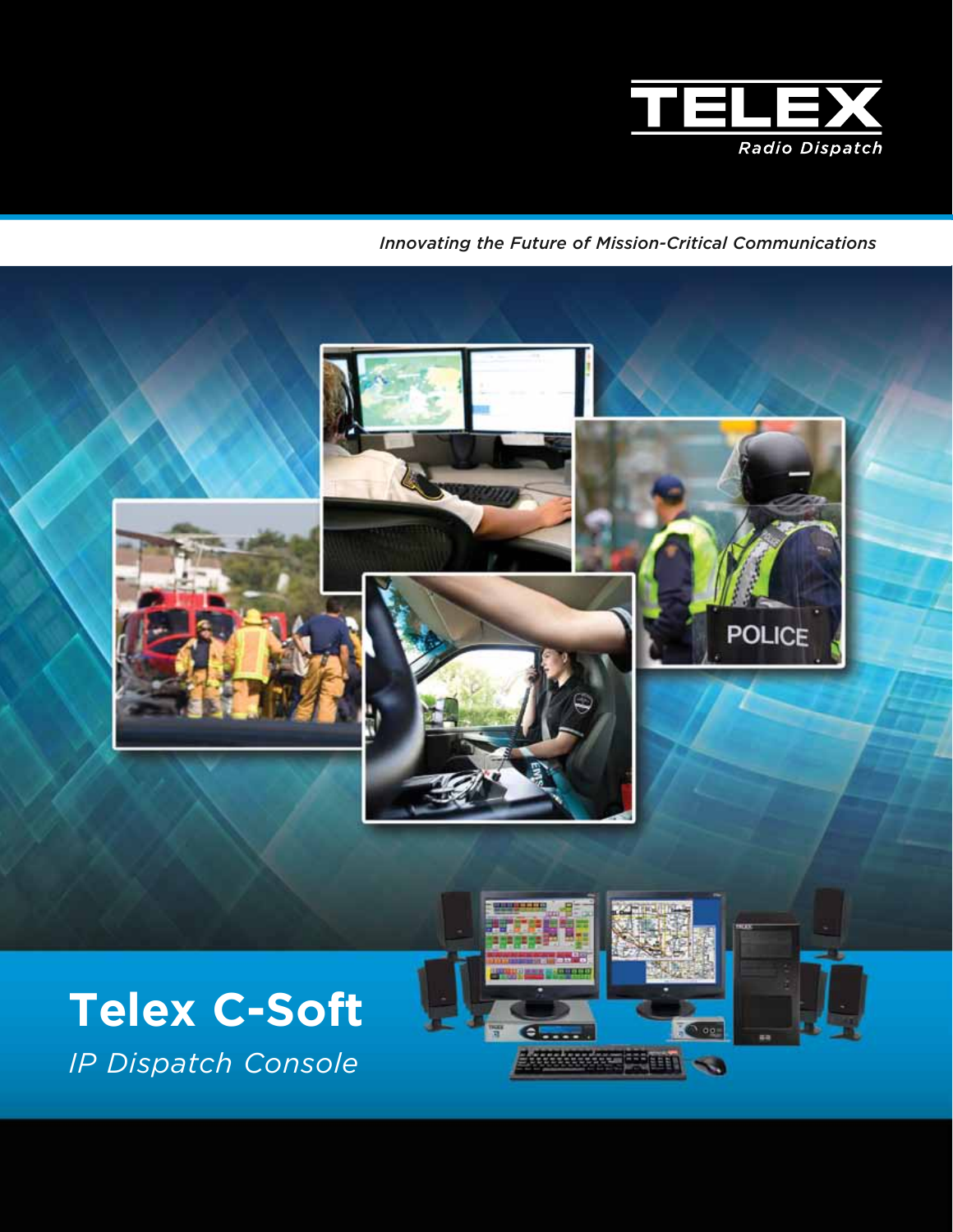

C-Soft is the industry's most flexible and capable software dispatch console and is the perfect application for any dispatch environment. C-Soft delivers all of the dispatch capabilities you expect while also giving you the flexibility that only an IP-based software console can provide: simple and quick deployment in the field, easy back-up of communications assets, and the ability to save multiple configurations on a single computer. This proven application has been deployed in communication centers around the world in applications from 911 dispatch to mobile command centers and transportation management.



# *C-Soft Features:*

**Available Configurations:**

• C-Soft is available in configurations from 2 to 200 lines.

**User Interface:**

• User-controlled configurations for any dispatch application.

**Signaling Capabilities:** • MDC1200 encode and decode, NexEdge, FleetSync encode and decode, DTMF, serial and OTA FleetSync, 5/6 tone - supports emergency, group, individual, and status calls.

## **Instant Recall Recorder:**

• Tracks the last ten minutes of both select and unselect speaker audio. • Buttons can be set up to start playback at various points in the buffer or played call-by-call from the call buffer.

**Information Windows:**

• Per-Line Call History, Active Emergency, Emergency History, Manual Call List, and Status Windows. **Intercom Capabilities:**

• Intercom communications between dispatch positions can be set up on all consoles on the system.

**DTMF Keys:**

• A full 16-key keyboard is supported.

**Paging:**

- 
- 

• Multiple paging formats are built into the C-Soft console software.

• Quickcall II in both the 100 and 1000 group formats, as well as DTMF, Knox Paging tone, and 5/6 tone paging.

• Manual frequency entry mode is also supported.

## **Alert Tones:**

• Three alert-tone types are supported, including steady tone, pulsed tone,

and high-low warble.

• All frequencies and durations are programmable.

## **Programmed Group & Mute Buttons:**

• For both Group and Mute functions, lines can be selectively included within these programmed buttons, allowing for instant access to particular lines

of interest.

## **Status Indicators:**

• 24-hour clock, VU Meter, PTT Indication, and Instant Recall Recorder progress are displayed on the upper status bar.

### **Flexible Audio Interface Options:**

• Using Telex's new ADHB-4 and the RHB, C-Soft can interface with all common dispatch communication audio sources, including headsets, desktop microphones, external speakers (up to six), and footswitches. The HB-3+ is also still available.

## **SIP Telephony:**

• Crosspatch, DTMF hold, call history, phone directory, stun, and proxy

• Provides audio adjustment with silence detection and jitter buffering. • Able to specify IP interface for SIP connections.

- server.
- 
- 
- lines of C-Soft dongle or above.

• Per-line configuration for each SIP account. SIP is only available with 24

# **Multiple Vocoders:**

• Per-line vocoder-type ability to select lower bandwidth vocoder.

**Special Interfaces:** • MOTOTRBO™ Systems with Mapping, Motorola Smartnet/Smartzone, Kenwood NEXEDGE, iDen, and P25 DFSI.

## *More installations than any other IP-based dispatch system.*

Telex Radio Dispatch, part of the Bosch Group, manufactures and delivers thousands of mission-critical communication systems worldwide.

Telex Radio Dispatch is the leading manufacturer of IP control for two-way radio communications. Based on a distributive architecture, Telex dispatch console systems have flexibility, scalability, and redundant capability based on the network.

Telex converts audio and control functions from analog or digital to Ethernet packets. Once converted to IP, the signal can be transported via LAN, WAN, 802.11 wireless, satellite, and the Internet. With this many mediums to work with, systems can be precisely scaled according to application—whether confined to a single building or campus, or covering an entire country or the world. You can control a Telex IP-based system in Texas from New York, and all with parallel control in London, England.

The graphical user interface of the C-Soft can be designed and arranged to best suit your organization's needs. Icons, text, buttons, borders, backgrounds, and images can all be programmed to meet your specific operational requirements. The screenshots above depict just a few of the design layouts that can be achieved using the C-Soft Designer application.

## **Scalable Solutions**

Telex C-Soft dispatch consoles are scalable to meet your current requirements, as well as grow to meet your future demands.

## **Highly Configurable**

The C-Soft console is designed to meet your operational requirements. Operator screens can be designed and set up to accommodate and adapt to the way your organization communicates.

# **Easy to Operate**

C-Soft's intuitive design makes it extremely user friendly and easy to learn and operate.

**SO** 





*Software-Based Radio Dispatch Console*